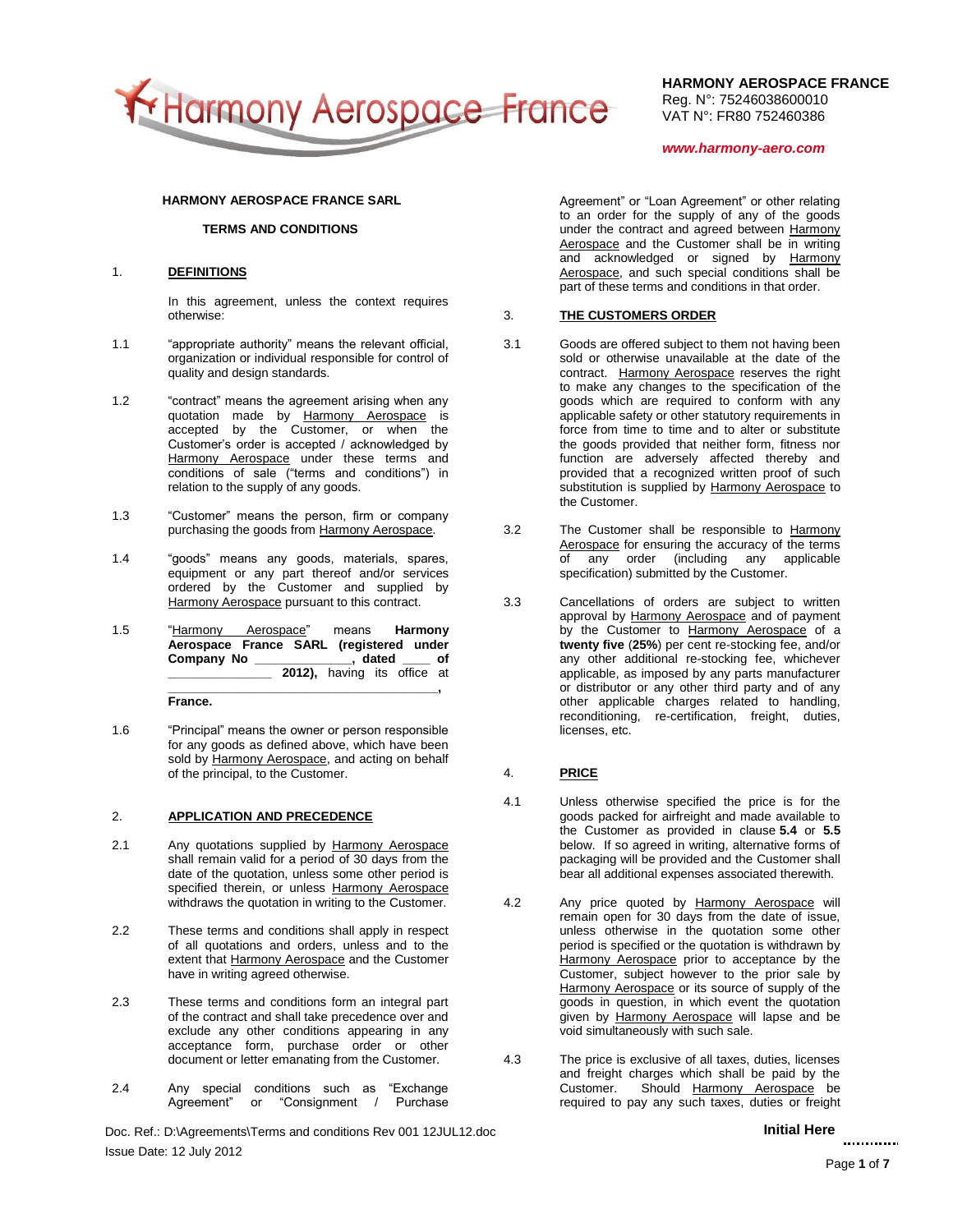charges on behalf of the Customer, the Customer shall reimburse Harmony Aerospace forthwith upon demand.

- 4.4 Notwithstanding anything to the contrary, Harmony Aerospace may at its discretion revise the price to take into account any variation in the cost related to labour, materials, fuel, power, packing, handling, crating and transport or any additional costs resulting from any increase in all or any of such costs or resulting from the modification of the goods necessitated by any change in any statutory obligations or any requirements of any appropriate authority or any requirements of the manufacturer, distributor or any other third party prior to delivery . Harmony Aerospace shall notify the Customer of any such revision as soon as is reasonably practicable. The Customer will be required to approve in writing such revised price.
- 4.5 Where the price for the goods is varied in accordance with clause **4.4**, the price as varied shall be binding on both parties and shall not give either party any right of cancellation.
- 4.6 Quotations in a currency other than United State Dollars are based on the rate of exchange, to which a currency adjustment factor might apply, at the time of quoting and unless otherwise stated, the price may at Harmony Aerospace's discretion be subject to revision if any different rate of exchange is applicable at the date of invoice.

## 5. **DUE DATE OF DELIVERY**

- 5.1 Subject to the provisions of clause **2.4** hereof, Harmony Aerospace shall give the Customer notice (either written or oral), that the goods (under a specific airway bill or tracking number) have been shipped or are ready for collection on the date specified in such notice ("due date"). Unless expressly provided otherwise, delivery of the goods shall be effected by Harmony Aerospace making the goods available for collection by the Customer or its designated freight forwarding agent or shipped by Harmony Aerospace on the due date in accordance with clauses **5.4** or **5.5** below ("delivery").
- 5.2 Each delivery shall be treated as taking place under a separate contract and default or delay by Harmony Aerospace in any single delivery shall not entitle the Customer to repudiate any previous or subsequent contract.
- 5.3 Unless otherwise specified by Harmony Aerospace, the due date is an estimate only, made in good faith and Harmony Aerospace shall not be liable for the consequences of any delay, whether direct or indirect. Unless expressly otherwise agreed in writing by the parties, time of delivery shall not be of the essence.

Notwithstanding the foregoing, any claims by the Customer against Harmony Aerospace for incorrect shipment or losses in transit of goods will not be valid unless Harmony Aerospace is notified by the Customer within **ten** (**10**) days from the date of shipment, as reflected on the airway bill or the tracking number, to the Customer.

Doc. Ref.: D:\Agreements\Terms and conditions Rev 001 12JUL12.doc **Initial Here Initial Here** 

- 5.4 The Customer or its designated freight forwarding agent shall collect the goods on the due date(s) from Harmony Aerospace premises at **\_\_\_\_\_\_\_\_\_\_\_\_\_\_\_\_\_\_\_\_\_\_\_\_\_\_\_\_\_\_\_\_\_\_\_\_\_\_\_\_**
	- **\_\_\_\_\_\_\_\_\_\_\_\_\_\_\_\_\_, France** or at any Harmony Aerospace outlet or such other place as nominated from time to time by Harmony Aerospace to the Customer, on an "ex-works" (Incoterms) basis, failing which the Customer shall (without prejudice to any other rights which Harmony Aerospace may have), be liable for and shall promptly reimburse Harmony Aerospace for all costs and expenses which Harmony Aerospace may in its absolute discretion incur up to the time of actual collection, including the costs of protection, preservation, storage, insurance, demurrage or any other charges reasonably incurred by Harmony Aerospace in connection with the goods, against payment for which Harmony Aerospace shall be entitled to exercise a right of lien over the goods.
- 5.5 In the event that Harmony Aerospace and the Customer agree that Harmony Aerospace shall arrange or undertake the carriage, freight, insurance or any other transport costs beyond the point of delivery at any Harmony Aerospace's premises or at any other places as nominated from time to time by Harmony Aerospace, such costs shall be for the Customer's account and shall not affect the provisions of the contract as to the passing of risk.
- 5.6 Harmony Aerospace shall not be in default by reason of failure to perform its obligations if such failure arises by reason of any event beyond Harmony Aerospace's reasonable control, including but not limited to, Acts of God, war, terrorist attack, fire, flood, labour disputes, strikes, lockouts or other industrial actions, lockouts whether at any of Harmony Aerospace's premises or the premises of Harmony Aerospace's suppliers or sub-contractors, shortage of materials or services, detention or holding of the goods by any customs authorities or any national or international airworthiness authority, riots or civil commotion. sabotage, earthquakes and natural disasters, acts, restrictions or measures of any State or governmental authority, or any act or omission of the Customer or of any third party. Without prejudice to clause **5.3** above, and clause **5.7** below if such a situation arises and affects Harmony Aerospace's performance hereunder, the time for performance of Harmony Aerospace's obligations shall be extended accordingly and Harmony Aerospace shall take reasonable steps to minimize the effects of any such delay.
- 5.7 In the event that any failure to deliver or perform by Harmony Aerospace pursuant to clause **5.6** results in a delay of more than **ninety** (**90**) days, then Harmony Aerospace shall be entitled to cancel all or part of the agreement by written notice to the Customer without incurring any liability for such cancellation or failure to perform.

6. **PAYMENT**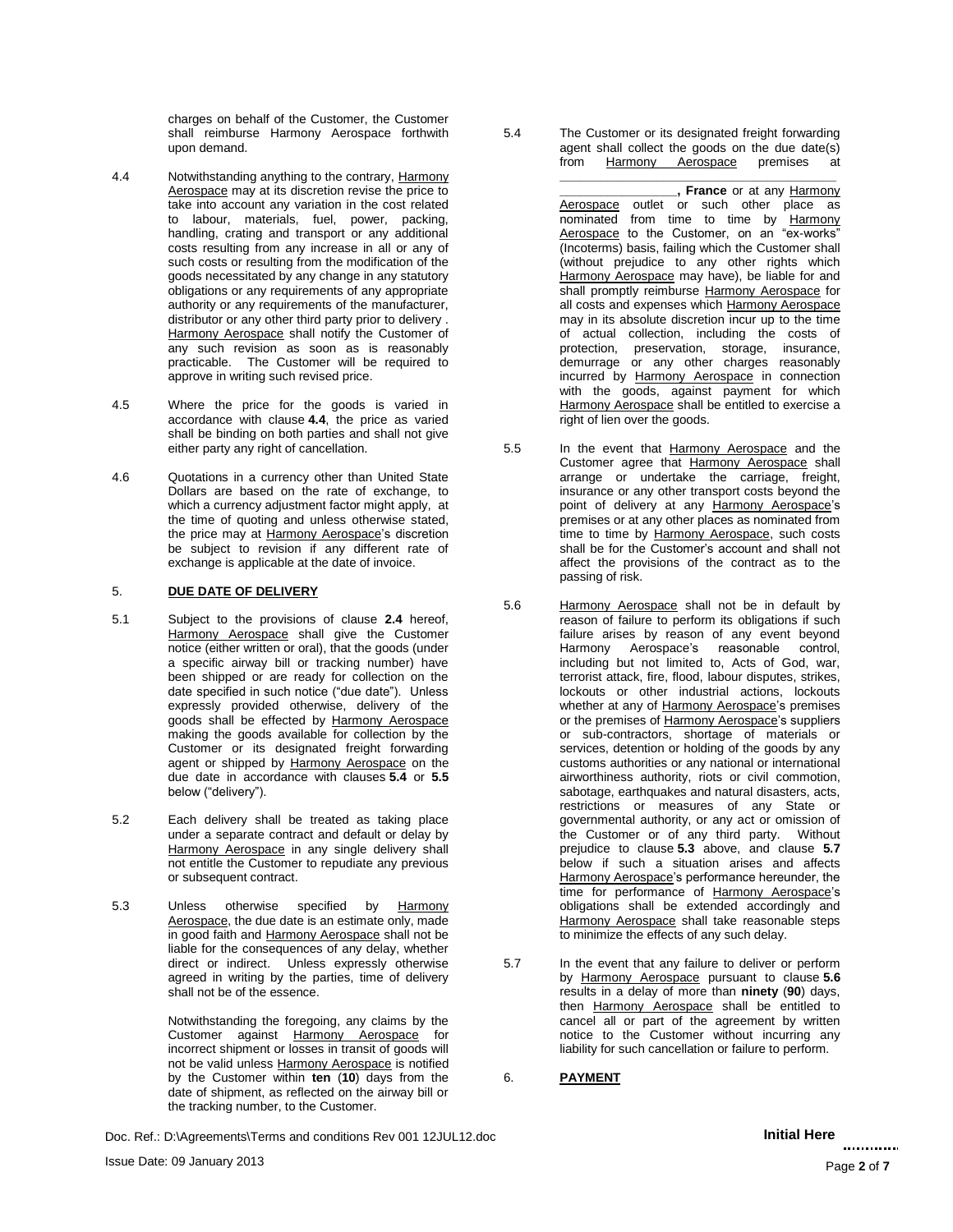- 6.1 Harmony Aerospace shall render to the Customer invoices showing the sums due under the contract. All payments due thereunder shall unless otherwise designated by Harmony Aerospace be made in **U\$D** or **Euro** to Harmony Aerospace's nominated bank account on or before the thirtieth day from Harmony Aerospace's invoice date ("payment due date").
- 6.2 Without prejudice to Harmony Aerospace's rights under clause **12** hereof, if the Customer fails to make payment within **thirty** (**30**) days after the payment due date, Harmony Aerospace shall have the right (without prejudice to any other rights or remedies which may be available), to forthwith terminate or suspend all further work or deliveries until such default is made good. Any additional costs and expenses of whatever nature incurred by Harmony Aerospace as a result thereof shall be borne by the Customer.
- 6.3 The Customer shall pay interest on any overdue amounts, at the rate of **two** (**2.00**%) per cent above the prime lending rate, as supplied from time to time by Harmony Aerospace's bank.
- 6.4 If the Customer fails to take delivery of the goods on the due date or if Harmony Aerospace is precluded or hindered from performing any of its obligations as a result of an act or omission on the part of the Customer, Harmony Aerospace shall be entitled (without prejudice to any other rights or remedies which Harmony Aerospace may have), to invoice the Customer for the price thereof and payment shall be due as if delivery of the goods had been effected. In such event the Customer shall be liable for and shall promptly reimburse Harmony Aerospace upon demand for all costs and expenses incurred by Harmony Aerospace up to the time of actual collection or shipping of the goods in accordance with clause **5.4** or clause **5.5** of these terms and conditions.

### **7 CREDIT TERMS/CREDIT LIMIT**

Harmony Aerospace shall allocate to the Customer's account a credit limit, subject to the credit application being duly completed and signed, which credit limit will reflect a maximum value of goods which the Customer may purchase and which credit terms the Customer may utilize for the payment period mentioned in clause **6** and **6.2** above.

The credit limit is given at the sole discretion of Harmony Aerospace and may be subject to review, withdrawal and/or amendment without prior notice to the Customer. Where, in the sole discretion of Harmony Aerospace, the Customer does not justify a credit limit or the credit limit / credit terms have been exceeded, Harmony Aerospace may require payment in advance of any delivery.

Therefore the Customer shall duly complete and sign a credit application, which forms part of this document, refer to Appendix "**A**", and return it to

Harmony Aerospace for review, evaluation in view of receiving the appropriate credit term and credit limit.

Doc. Ref.: D:\Agreements\Terms and conditions Rev 001 12JUL12.doc **Initial Here** Initial Here

## 8. **RISK AND TITLE**

- 8.1 The risk of loss or damage to the goods shall pass to the Customer upon delivery in accordance with clause **5.1** hereof, and subject to clause **2.4**, Harmony Aerospace shall have no responsibility or liability for goods damaged or lost in transit.
- 8.2 Notwithstanding that risk in the goods shall pass to the Customer in accordance with clause **8.1**, ownership of the goods shall remain vested in Harmony Aerospace until payment in full has been received by Harmony Aerospace:
	- (i) for those goods;<br>(ii) for any other
	- for any other goods supplied by Harmony Aerospace;
	- (iii) of any other monies due from the Customer to Harmony Aerospace on any account.
- 8.3 Until title to the goods passes to the Customer under clause **8.2**, the Customer shall (unless otherwise authorized by Harmony Aerospace):
	- (i) keep the goods separately and readily identifiable as the property of Harmony Aerospace;
	- (ii) not attach the goods to real property;<br>(iii) not incorporate the goods in or mix
	- not incorporate the goods in or mix the goods with other material unless the goods remain at all times readily identifiable, serviceable and without damage.
- 8.4 Any resale by the Customer of the goods in which ownership has not passed to the Customer shall (as between Harmony Aerospace and the Customer only) be made by the Customer as agent for Harmony Aerospace, and the proceeds of any such sale shall be held in trust for the benefit of Harmony Aerospace and placed in a separate account until accounted to Harmony Aerospace.
- 8.5 Goods shall be deemed sold or used, in the order delivered to the Customer.
- 8.6 At any time before title to the goods passes to the Customer (whether or not any payment to Harmony Aerospace is then overdue or the Customer is otherwise in breach of any obligation to Harmony Aerospace), Harmony Aerospace may (without prejudice to any other of its rights):
	- (i) retake possession of all or any part of the goods and enter any premises for that purpose (or authorize others to do so), which the Customer hereby authorizes;
	- (ii) require delivery up to it of all or any part of the goods.
- 8.7 Harmony Aerospace may at any time appropriate sums received from the Customer as it thinks fit, notwithstanding any purported appropriation by the Customer.
- 8.8 Each clause and sub-clause of this clause is separate, severable and distinct and, accordingly, in the event of any of them being for any reason whatsoever unenforceable according to its terms, the others shall remain in full force and effect.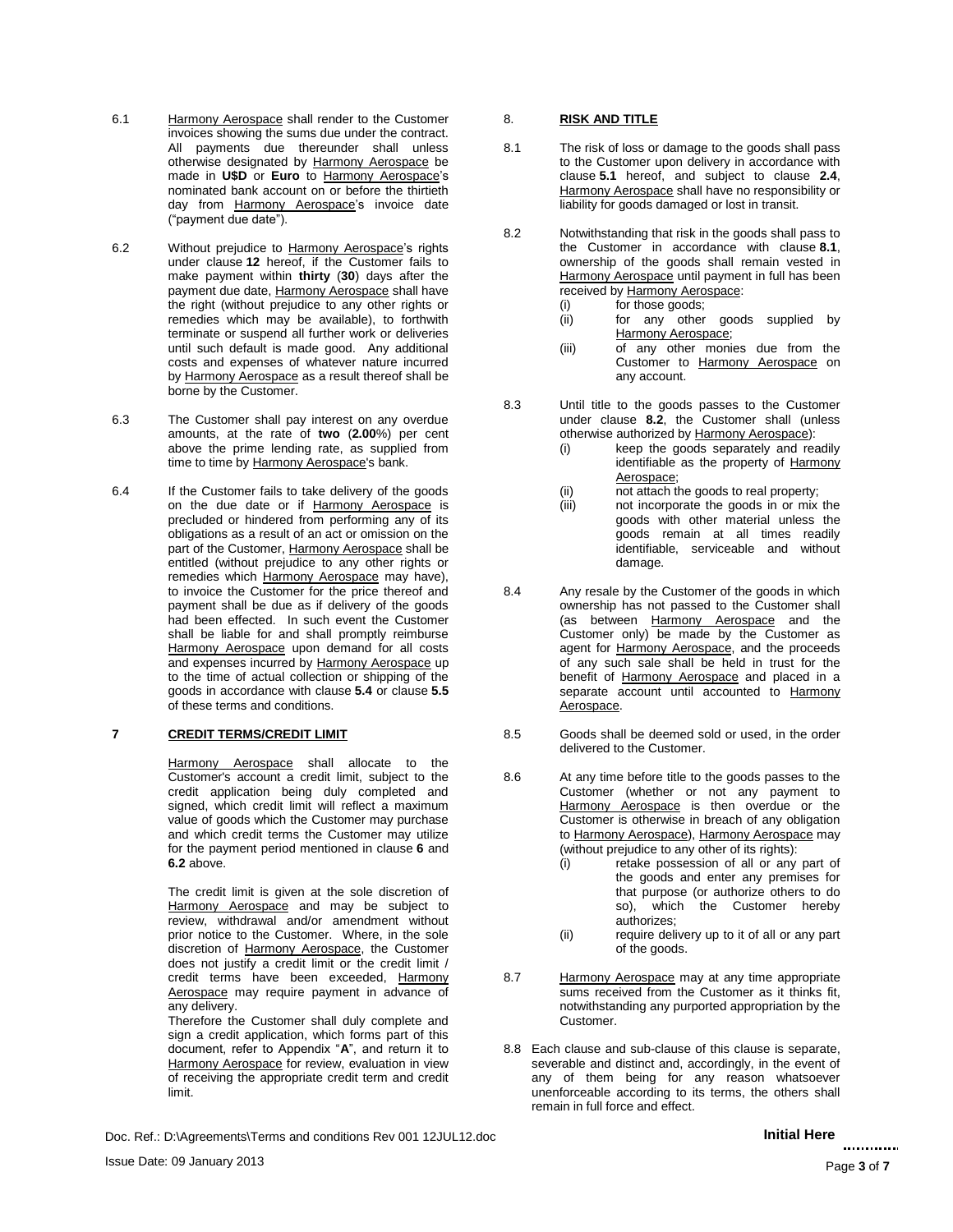### 9. **INSPECTION**

If upon receipt of the goods by the Customer at the agreed destination, the same shall appear not to conform to the order, and for **six** (**6**) days after the date of issue of the airway bill or the date of collection of the said goods, according to clause **5.4** or clause **5.5**, the Customer shall within **thirty** (**30**) days of receipt thereof notify Harmony Aerospace in writing of such defect and afford Harmony Aerospace an opportunity to make any appropriate adjustment or replacement. The remedies afforded the Customer under clause **10** shall be exclusively for defective goods discovered upon inspection, but such remedies shall not be lost by reason of the Customer's failure to discover the defective goods within the inspection period provided in this clause. The Customer shall not be entitled to delay payment for the goods pending inspection.

## 10. **WARRANTY**

- 10.1 Subject to clauses **8**, **10.7** and **10.8**, Harmony Aerospace shall at its option, either repair or replace any goods, or refund the purchase price of any goods found to the satisfaction of Harmony Aerospace within **twelve** (**12**) months after the due date (or any revision to the due date notified by Harmony Aerospace to the Customer), to be defective due either to:<br>(i) faulty workmanship
	- (i) faulty workmanship of Harmony Aerospace; or
	- (ii) faulty materials manufactured by Harmony Aerospace; or
	- (iii) faulty design by Harmony Aerospace (having regard to the state of the art at the date of such design).
- 10.2 The Customer shall give Harmony Aerospace written notice within **sixty** (**60**) days of discovering any alleged defect in the goods and shall upon request by Harmony Aerospace, through a Return Material Authorization (RMA), to promptly return such goods properly packed to Harmony Aerospace's nominated premises being **Harmony Aerospace France SARL,**

**France** or at any other Harmony Aerospace outlet or at any other places as nominated from time to time and in writing by Harmony Aerospace to the Customer, at the Customer's risk and expense.

**\_\_\_\_\_\_\_\_\_\_\_\_\_\_\_\_\_\_\_\_\_\_\_\_\_\_\_\_\_\_\_\_\_\_\_\_\_\_\_,** 

- 10.3 The foregoing warranty is subject to the following conditions:
	- (i) that goods have been stored, maintained, installed, operated and used in accordance with sound engineering practices and with any instructions issued by the aircraft manufacturer or by the original equipment manufacturer; and
	- (ii) that the goods have not been subject to any alteration or misuse nor have they been damaged in any manner; and

(iii) that the goods returned to Harmony Aerospace are accompanied by a detailed technical report indicating the reason for removal, the date of installation/removal from the aircraft, the aircraft type and registration

Doc. Ref.: D:\Agreements\Terms and conditions Rev 001 12JUL12.doc **Initial Here** Initial Here

number and serial number, the number of flying hours since new and/or flying hours since overhaul and the number of cycles since new and/or cycles since overhaul and the original EASA Form 1 or FAA 8130-3 tag and an unserviceable tag.

- 10.4 Harmony Aerospace shall not be responsible for removal or reinstallation costs or any charges relating to dismantling or reassembling any of the goods and any charges in connection therewith shall be borne by the Customer.
- 10.5 If any of the goods are proved to the satisfaction of Harmony Aerospace to be defective and within the terms of this warranty, Harmony Aerospace shall bear all the reasonable costs of packing, insurance and transport which may be incurred by the Customer in sending the goods to Harmony Aerospace and in returning the repaired or replaced items to the Customer, provided that the Customer will make no charge for the use of its own transport. Should the warranty be denied, all the above mentioned related costs will be for the Customer's account, including but not limited to the functional test or bench test for no fault found units.
- 10.6 Title to the goods or any parts thereof which are returned to Harmony Aerospace by the Customer and which Harmony Aerospace subsequently replaces pursuant to the terms of this warranty shall re-vest in Harmony Aerospace.
- 10.7 Harmony Aerospace's obligations under this warranty shall not extend to any goods manufactured or supplied by third parties, however, Harmony Aerospace shall use its reasonable endeavours to procure and transfer, wherever possible and for the benefit of the Customer, such warranty or guarantee (if any) as may have been provided to Harmony Aerospace by any such third party, but subject thereto Harmony Aerospace shall be under no liability whatsoever in respect of any defect in such goods.
- 10.8 Where any goods supplied by Harmony Aerospace are used or new surplus or second hand or repaired or overhauled serviceable goods, the warranty period referred to in clause **10.1** above shall not apply. The applicable warranty period for any used or new surplus or second hand or repaired or overhauled serviceable goods supplied by Harmony Aerospace pursuant to the contract shall be that transferred by Harmony Aerospace, wherever possible and for the benefit of the Customer, as may have been offered to Harmony Aerospace from any third party and/or otherwise as offered directly by Harmony Aerospace to the Customer from time to time and wherever applicable.
- 10.9 So far as is permissible by law, goods represented by the Customer to be defective shall not form the subject of any claim for work performed by the Customer or for any loss, damage or expense of whatsoever nature suffered or incurred by the Customer howsoever arising whether directly or indirectly from any alleged defect.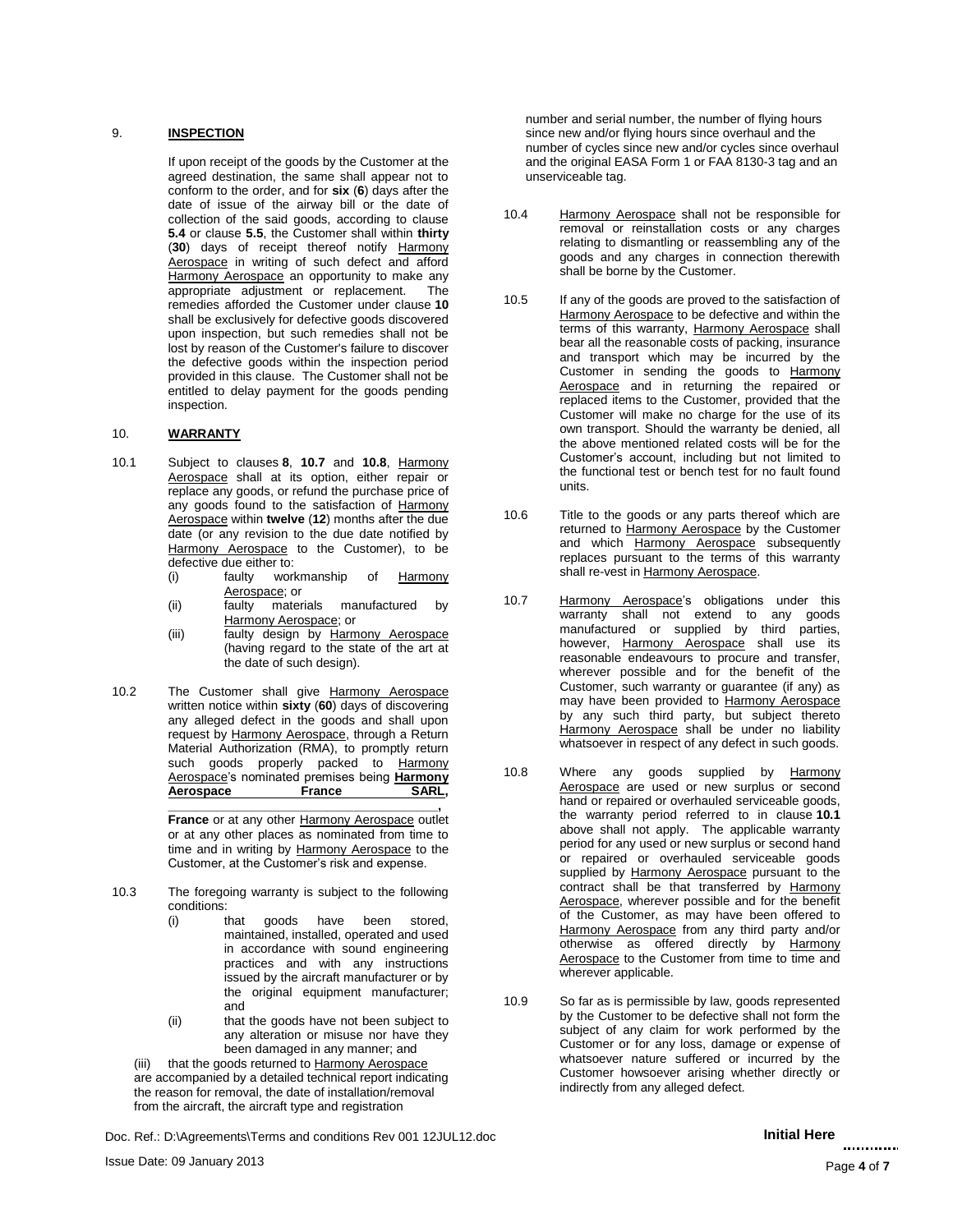- 10.10 A claim in respect of any defect in the goods or in respect of any delay in delivery of the goods or any instalment thereof, shall not entitle the Customer to cancel or refuse such delivery or instalment or payment for such goods.
- 10.11 The provisions of this warranty represent the entire liability of Harmony Aerospace and/or its subsidiaries, its officers, employees and agents in respect of defective goods and all other warranties, guarantees, terms, conditions, representations or liabilities (whether direct, consequential or otherwise) as to quality, description, standard of workmanship, condition, fitness for purpose or otherwise (whether express or implied by statue or common law) are hereby excluded.

## 11. **DISCLAIMER**

- 11.1 Except as may otherwise be stipulated in this contract, Harmony Aerospace and its principals shall not be liable to the Customer for any losses whether in contract or in tort (including but not limited to negligence), or for breach of statutory obligation and whether arising directly or indirectly out of or in consequence of any act, default or omission of Harmony Aerospace or its principals.
- 11.2 The Customer hereby indemnifies and holds Harmony Aerospace harmless in full against any claim for personal injury or death or loss or damage directly or indirectly occasioned by default (including non-compliance with any statutory or other obligation in relation to the goods) or misuse or mal-operation of the goods by or on the part of the Customer or any person or persons other than Harmony Aerospace.
- 11.3 This indemnity shall continue in force notwithstanding termination of this contract for whatever reason.

## 12. **TERMINATION**

12.1 If the Customer enters into a deed of arrangement or commits an act of bankruptcy or compounds with his creditors or if a receiving order is made against him or (being a company) it shall pass a resolution or the court shall make an order that the Customer shall be wound-up (otherwise than for the purposes of solvent amalgamation or reconstruction) or if a receiver (including an administrative receiver) shall be appointed to any of the assets or undertaking of the Customer or if the Customer suffers the appointment or the presentation of a petition for the appointment of an administrator if circumstances shall arise which entitle the court or a creditor to appoint a receiver (including an administrative receiver) or a manager or which entitle the court to make a winding-up order or if the Customer takes or suffers any similar action in consequence of debt or if the financial responsibility of the Customer shall, in the opinion of Harmony Aerospace, become impaired or if the Customer shall commit any breach of any part of the contract or these terms and conditions, Harmony Aerospace may without prejudice to its rights and remedies under these terms and conditions or any other remedies arising at law,

Doc. Ref.: D:\Agreements\Terms and conditions Rev 001 12JUL12.doc **Initial Here** Initial Here

stop all goods in transit and suspend any further deliveries and may terminate the contract immediately whether in whole or in part.

- 12.2 In addition to any right of lien to which Harmony Aerospace may by law be entitled, Harmony Aerospace shall in the event of the Customer's insolvency or bankruptcy be entitled to a general lien on all items in Harmony Aerospace's possession (notwithstanding that such items or any of them have been paid for), for the unpaid price of any goods or other items sold and delivered to the Customer by Harmony Aerospace under the same or any other contract.
- 12.3 Notwithstanding anything contained in these terms and conditions, the Customer shall not have the right to set off any claims it might have against Harmony Aerospace against any sums otherwise due to Harmony Aerospace.
- 12.4 Upon termination of the contract for whatsoever reason, Harmony Aerospace shall be entitled to set-off any claims for payment it may have against the Customer against any amounts due by the Customer to Harmony Aerospace.
- 12.5 Termination of the contract shall not affect the accrued rights and remedies of Harmony Aerospace.

## 13. **INTELLECTUAL PROPERTY INDEMNITY**

- 13.1 Any liability of Harmony Aerospace in respect of infringements of any intellectual property rights or any part thereof shall be limited to goods of Harmony Aerospace manufactured to its design (unless otherwise stated by Harmony Aerospace) and such liability shall be in respect of **French** intellectual property rights only. In the event of such infringement, Harmony Aerospace's obligations shall be limited to (at Harmony Aerospace's option) replacing the infringing goods by non-infringing goods, or securing at its own cost a license permitting use of the said item by the Customer or paying a sum to the Customer in compensation not exceeding the contract price of the said infringing goods.
- 13.2 Harmony Aerospace shall as far as it is legally reasonably able to do so, allow the Customer the benefit of any relief or indemnities received from the supplier or third party, of any infringing goods not of Harmony Aerospace's design and manufacture.
- 13.3 No liability shall be incurred by Harmony Aerospace in respect of infringements or alleged infringements arising from the combination of the goods with any other item or from their use for a purpose not agreed or accepted in writing by Harmony Aerospace prior to such use.
- 13.4 This indemnity is conditional upon Harmony Aerospace receiving written notice from the Customer within **thirty** (**30**) days of any complaint or claim being made or any action threatened or brought against the Customer and the Customer permitting Harmony Aerospace to conduct any action or litigation which may ensue and all

# .............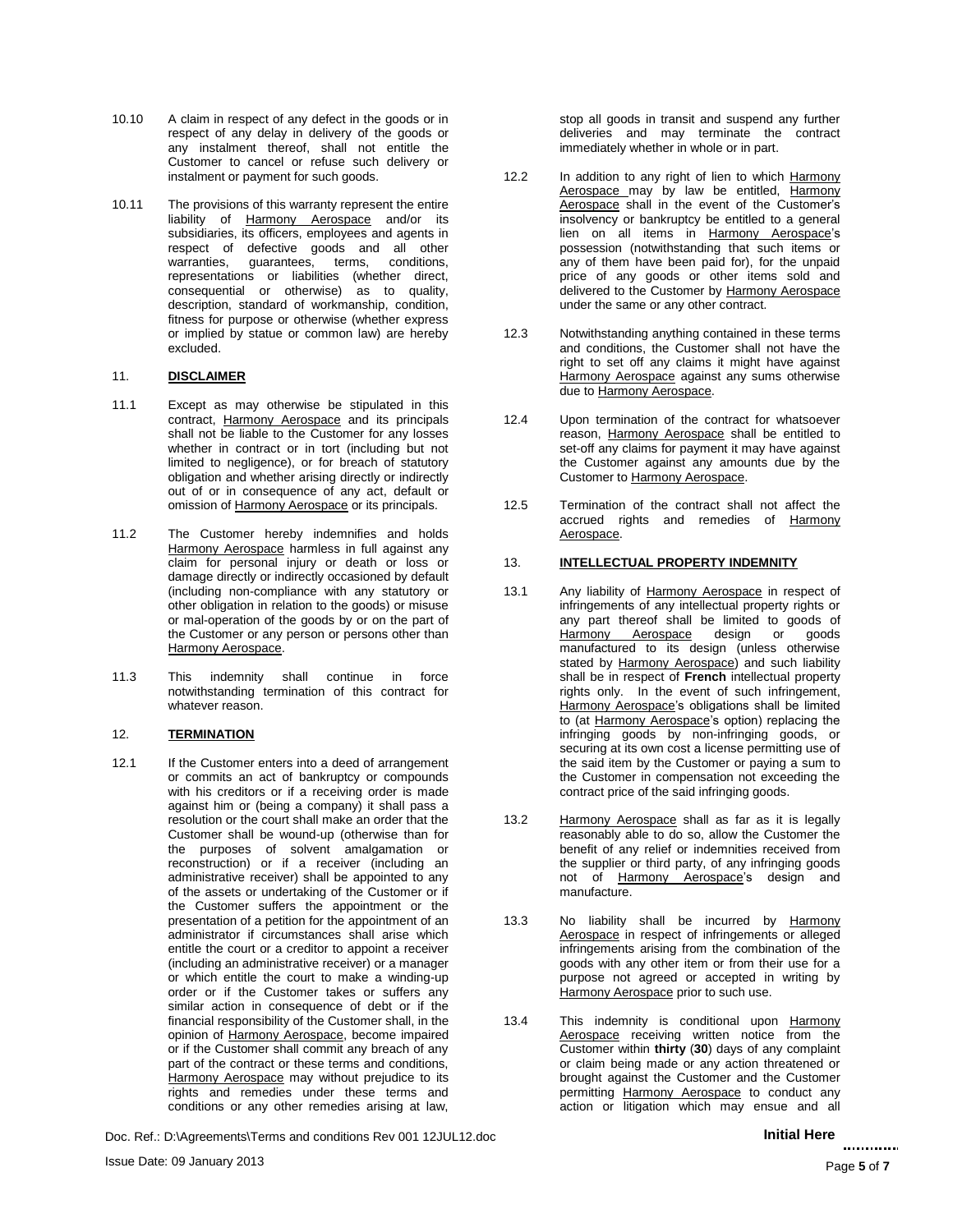negotiations for settlement of the claim in the name of the Customer.

13.5 The Customer warrants that any design or item furnished by it, or compliance by Harmony Aerospace with the Customer's instructions, whether express or implied shall not be such as will cause Harmony Aerospace to infringe any intellectual property rights and Harmony Aerospace's liability (whether under this clause **13** or otherwise), shall in no case extend to any such infringement and the Customer hereby undertakes that it shall indemnify Harmony Aerospace upon demand against all and any losses, actions or claims (including the cost of defending any legal proceedings) incurred by Harmony Aerospace as a result of any such infringement or alleged infringement.

## 14. **QUALITY ASSURANCE**

Where appropriate, goods shall be inspected in accordance with Harmony Aerospace's own system of quality assurance (Quality Management System) as approved by any appropriate authority and such inspection shall be evidenced by a certificate of inspection signed by or on behalf of Harmony Aerospace's head of quality assurance which shall be accepted unconditionally by the Customer. Harmony Aerospace's own certificate of inspection and a copy of the manufacturer or supplier certificate of inspection and EASA Form 1 or FAA 8130-3 (for rotables only) will be provided with the goods.

### 15. **LICENCES**

- 15.1 The obtaining of any license or consent for the import of the goods within and/or for the export of the goods from **France** shall be the responsibility of the Customer. Harmony Aerospace shall at the Customer's cost and upon request, Endeavour to assist the Customer to obtain such license or consents, but Harmony Aerospace shall not be liable in the event of the non-issuance or renewal or delay of any license or consent.
- 15.2 In the event that delivery of the goods is to take place outside **France**, the supply of any goods for which an export license or other consent is necessary shall be conditional upon the granting of such license or consent by the **French** Government or any other relevant competent authority to Harmony Aerospace. Harmony Aerospace shall at the Customer's cost and upon request, Endeavour to assist the Customer to obtain such license or consents but Harmony Aerospace shall not be liable in the event of the non-issuance or renewal or delay of any license or consent.
- 15.3 The Customer shall be responsible for complying with any legislation or regulations governing the importation of the goods into the country of destination and for the payment of any duties thereon.

## 16. **NON-STANDARD ORDERS**

Where the Customer orders goods or material of a type, size or quality not normally supplied by Harmony Aerospace, Harmony Aerospace will use all reasonable endeavours to execute the order, at additional costs wherever applicable, but if it proves impossible, impractical or uneconomical to carry out or complete the order, Harmony Aerospace reserves the right to cancel the contract or the uncompleted order without any liability whatsoever to the Customer, in which event the Customer will only be liable to pay for such goods as may have been delivered.

## 17. **WAIVER**

Any failure, delay or indulgence on the part of Harmony Aerospace in exercising any power or right conferred hereunder shall not operate as a waiver of such power or right nor preclude the exercise of any other right or remedy hereunder, and shall be without prejudice to the legal rights of Harmony Aerospace and the obligations of the Customer shall continue in full force and effect.

## 18. **ENTIRE AGREEMENT**

- 18.1 Except as may otherwise be stipulated in writing, this contract shall constitute the entire agreement between Harmony Aerospace and the Customer in respect of an order for any goods and shall supersede and exclude all prior representations, proposals or agreements whether oral or in writing. Any amendment or alternation to the contract shall be of no force and effect unless reduced to writing and signed by Harmony Aerospace and the Customer.
- 18.2 The Customer acknowledges that, in entering into this contract, it does not do so on the basis of and does not rely on any representation, warranty or other provision except as expressly provided herein and all conditions, warranties or other terms implied by statue or common law are hereby excluded to the fullest extent permitted by law.

## 19. **ASSIGNMENT AND SUB-CONTRACTING**

- 19.1 Harmony Aerospace may assign the contract and the rights and obligations thereunder whether in whole or in part and reserves the right to subcontract its obligations to the contract or any part thereof.
- 19.2 The contract is personal to the Customer, who shall not without the prior written consent of Harmony Aerospace assign, mortgage, charge or dispose of its rights hereunder, or sub-contract or otherwise delegate any of its obligations hereunder.

## 20. **SEVERABILITY**

In the event of any clause or provision or part thereof of the contract or these terms and conditions being rendered or declared ineffective or invalid by any legislation or rule of law or by any decision of any court of competent jurisdiction, the remainder of any affected clause or provision of the contract and these terms and conditions shall remain in full force and effect.